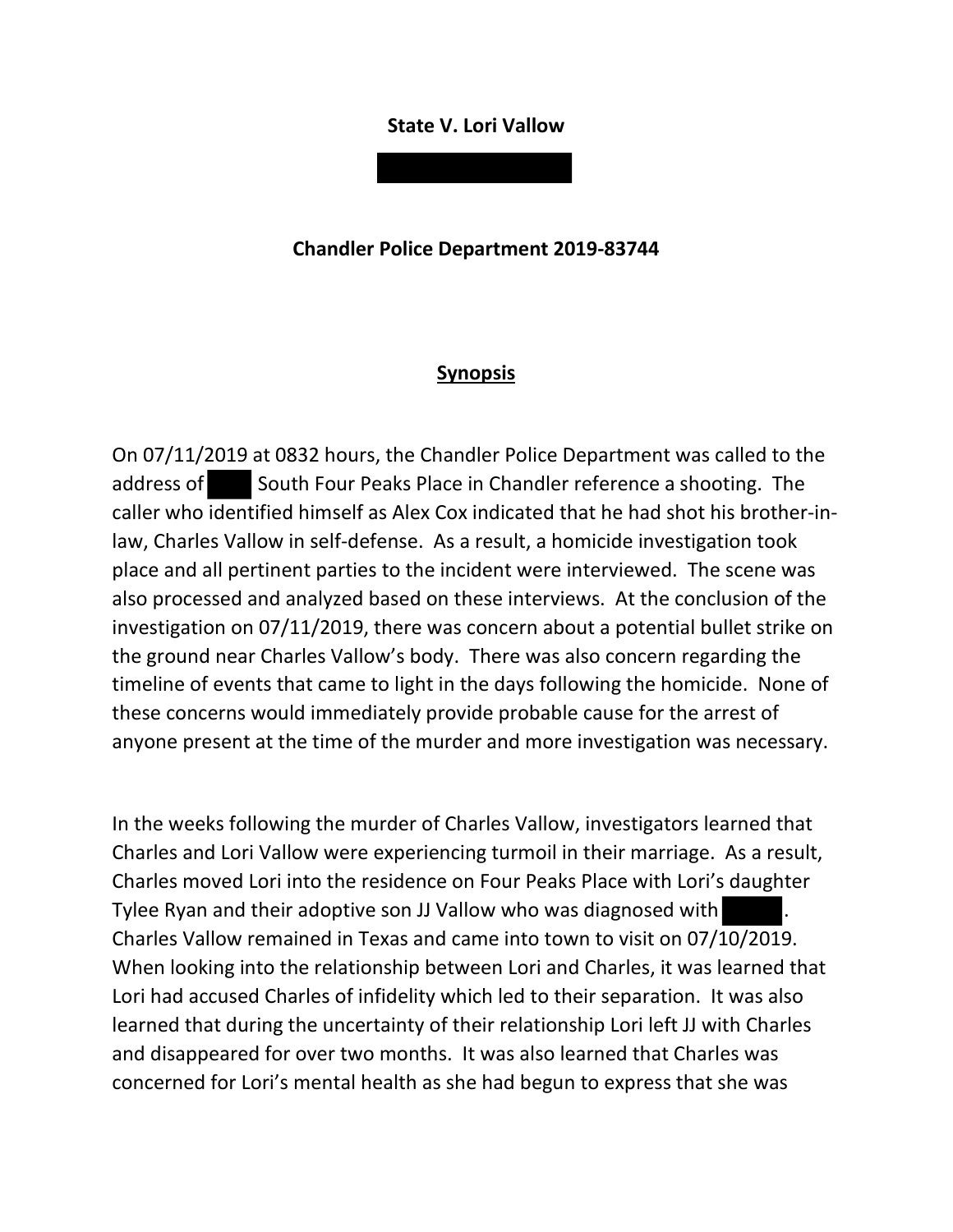selected to prepare 144,000 people for the end of the world. Concerned for her well-being and that of the children, Charles filed a mental health petition asking for a mental health evaluation. In this petition, Charles talked about how Lori had told him that he was possessed by a dark spirit by the name of Ned Schneider. Lori would even refer to Charles in conversation and documentation by the name of Ned. This turmoil in the relationship can be substantiated through police reports, court orders, police body camera footage, cell phone records and witness testimony.

On 10/03/2019, the Chandler Police Department learned of the attempted murder of **a community of the CO** control on 10/02/2019, **reported that someone** shot at him when he was arriving home while he was exiting his vehicle in front of his Gilbert residence. He indicated that the shot was fired from the back of a Jeep Wrangler parked down the street from his residence. Suspected that the shooter was possibly Alex Cox. **Further reported that Lori Vallow was to** blame for his impending divorce from his wife  $\blacksquare$ , the niece to Lori. **then provided authorities with insight into the extreme religious** beliefs of Lori Vallow and Alex Cox. suspected that these beliefs led him to lose his wife and also led to the murder of Charles Vallow.

While continuing to investigate the murder of Chares Vallow, (Grandmother of JJ Vallow) contacted Detective Moffat and was concerned about JJ. She indicated that she had not heard from JJ and that Lori was not allowing him to call or video message her and her husband. It was discovered that Lori had relocated to Rexburg, Idaho with Alex Cox. Idaho authorities were asked to conduct a welfare check on JJ Vallow and Tylee Ryan. During this welfare check in November of 2019, Lori indicated that the kids were staying with in Arizona. Investigators contacted and determined that this was not the case. Lori also told another witness that JJ and Tylee went to stay with This was obviously not the case either. During this time, investigators learned that Lori Vallow had married Chad Daybell who was a resident of Rexburg, Idaho. Strangely, Chad's wife Tammy Daybell died in her sleep on 10/19/2019. Lori and Chad would marry within a month of Tammy's passing.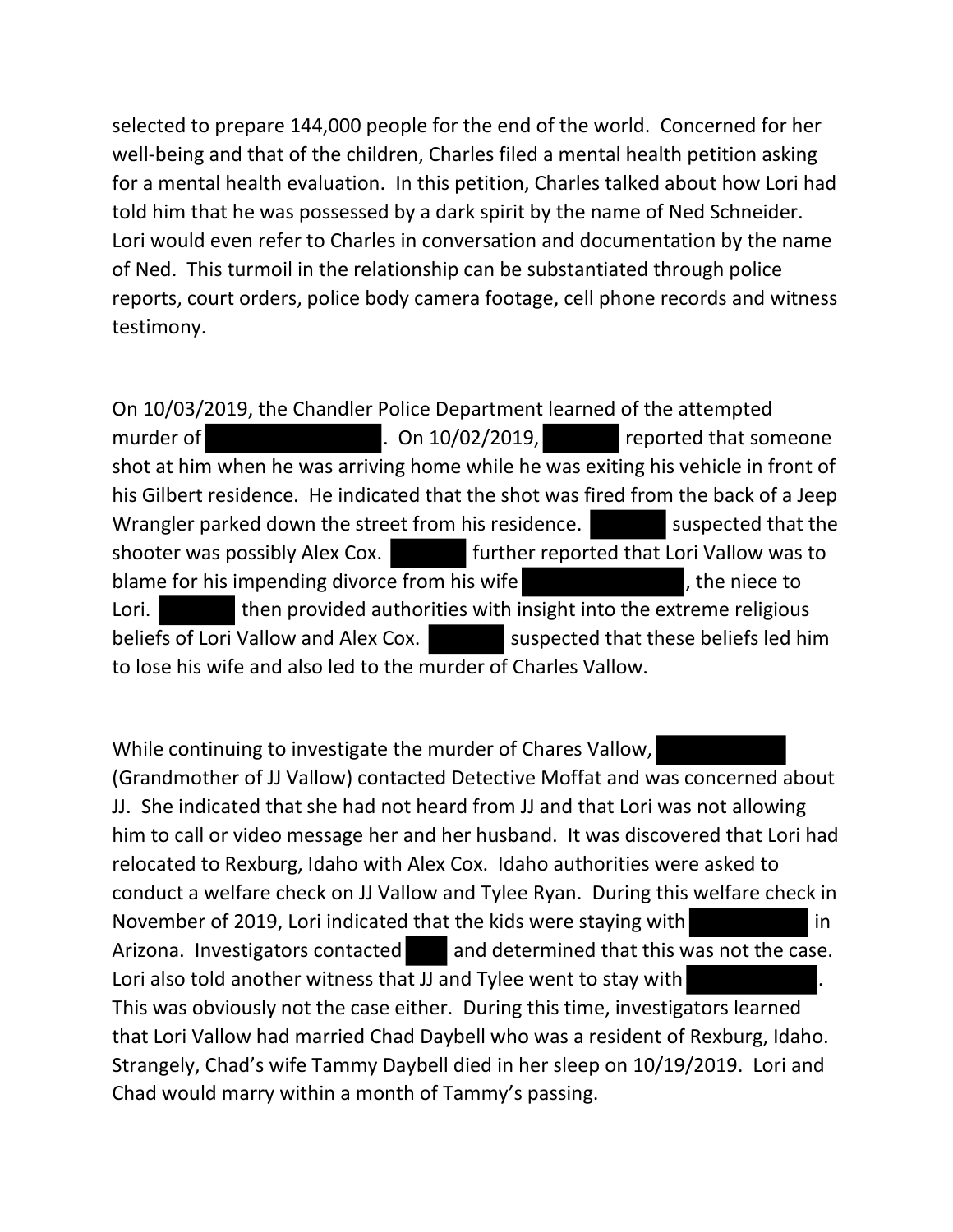As a result, investigators from the Chandler Police Department, Gilbert Police Department, Rexburg Police Department, Fremont County Sheriff's Office and the Federal Bureau of Investigations began to coordinate efforts to locate JJ and Tylee and also investigate the respective cases within their jurisdiction. This coordinated effort consisted of numerous search warrants on telephone records, social media accounts, bank records, medical records, email accounts, residences and seized electronic devices. As a result of the data recovered, it was believed that none of the mentioned crimes were coincidence or justifiable. Specifically to Chandler, the evidence shows that Charles' death was a planned event and necessary to prevent Charles and others from confronting Lori about her extreme religious beliefs when he came to town on 07/11/2019. The death of Charles Vallow was also necessary in order for Chad Daybell and Lori Vallow to marry and fulfill their religious prophecy.

It was discovered that Lori Vallow believed she was an exalted Goddess and she and Chad were directed to lead 144,000 people in preparing for the end of the world. Through this investigation, many witnesses came forward and provided insight into this belief system. Using these interviews and the data gathered from the above mentioned warrants, several others who shared Lori and Chad's belief system were identified. Those pertinent to the investigation were identifie

 It was discovered that Lori and Chad believed that they had extraordinary abilities. Some of these abilities included the power to teleport and cause harm to others, the ability to call up natural disasters, the ability to pray away demonic spirits attached to others and also visionary capabilities. Because of these abilities provided to them, they felt that they were qualified to tell whether someone had a "light" or "dark" scale associated with them. This scale would indicate whether or not they had demonic spirits attached to them. Lori and Chad would often refer to these dark spirits by actual name, by a certain level of spirit or by using the term zombies. Lori and Chad also shared a "trust level" in referring to others. In examining the data, these dark scales were attached to , Charles, JJ and Tylee. Many others were also provided with dark and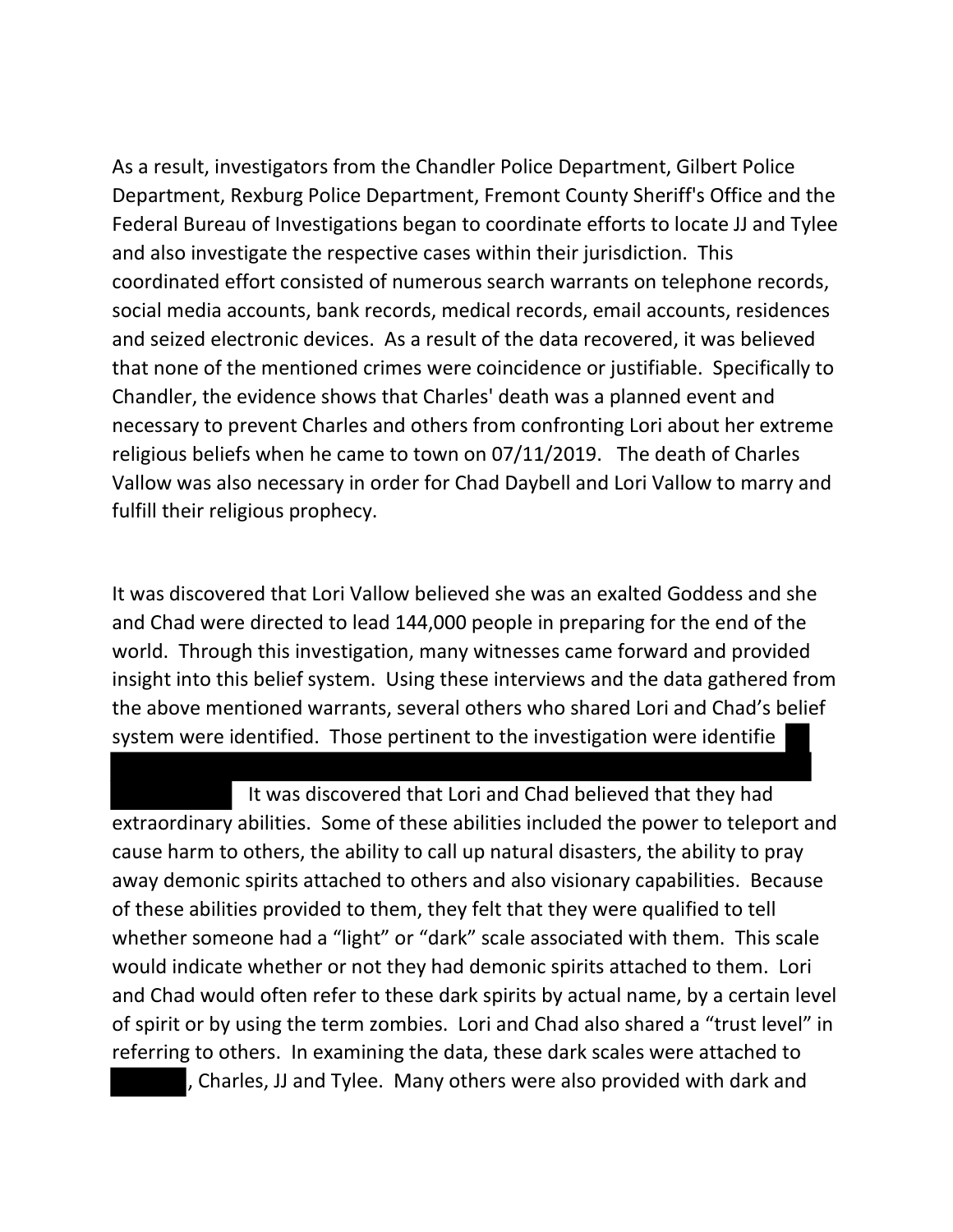light scales. Coincidentally, if you shared their belief system, your score was favorable. If you offered any opposition to their belief or their destiny, you were seen as possessed. In reviewing the documents collected by the agencies involved, the following would show that Lori and Alex conspired to murder Charles Vallow on 07/11/2019.

The first evidence to cause harm to Charles Vallow was discovered in text messages between  $\Box$  and Lori Vallow on  $11/3/18$ . friend of Lori Vallows and also the widow of Alex Cox. cellular phone was seized and data extracted by the Gilbert Police Department after the death of her husband Alex Cox.

On 11/03/2018 at 1440 hours, tells Lori that she was told by God that she is to protect Lori. In January of 2019, told Lori that she had a vision that she could create storms and fire and will have the eye of the Lord. On 02/06/2019 at 1606 hours, Lori texted telling her that Charles was blocking her gifts. From this point forward, there is specific conversation to cause harm to Charles Vallow who has also been referred to as a dark spirit called "Hiplos" or "Ned".

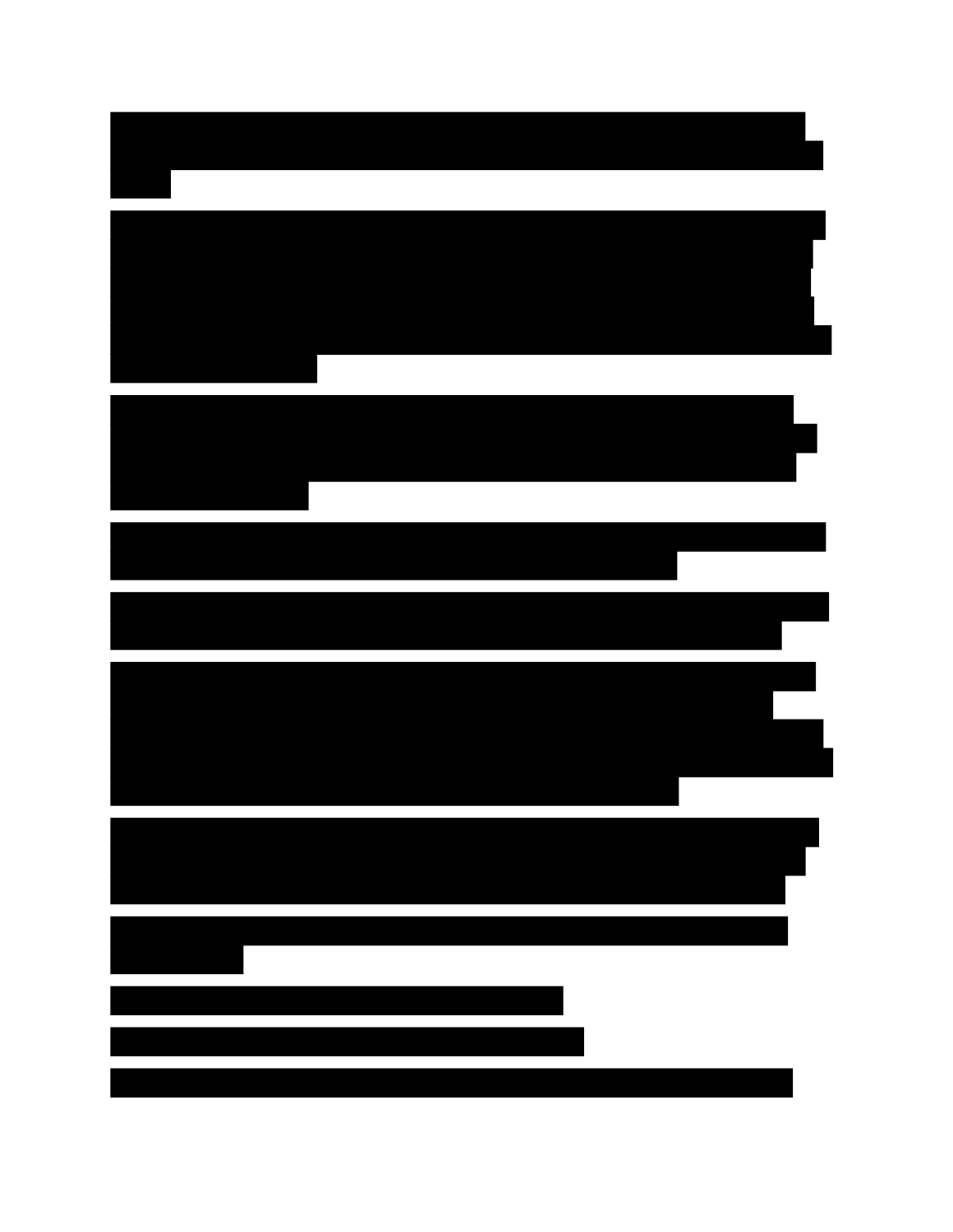Through text messages between Lori and Charles that were seen on Charles' phone, Lori would return to Texas on 06/03/2019.

 $06/3/19$  @ 2132 hours - Lori to  $-$  Just got home and got jj to sleep. Let's go spiritually tonight and work on him. We give the timing to the Lord but we don`t need to relent. This is war

06/19/19 @ 2120 hours - to Lori - Oh and can you meet me at the temple in the morning? I have time tomorrow and we can work on Hiplos.

Looking into Lori Vallow's web history using " The Manuson of The Muslim with a looking into Lori Vallow's web web search was conducted on 06/21/2019 for Social Security disability. Utilizing the URL attached to this web search, it took me to a Social Security Disability Application. The form allowed you to enter the applicant's information to be able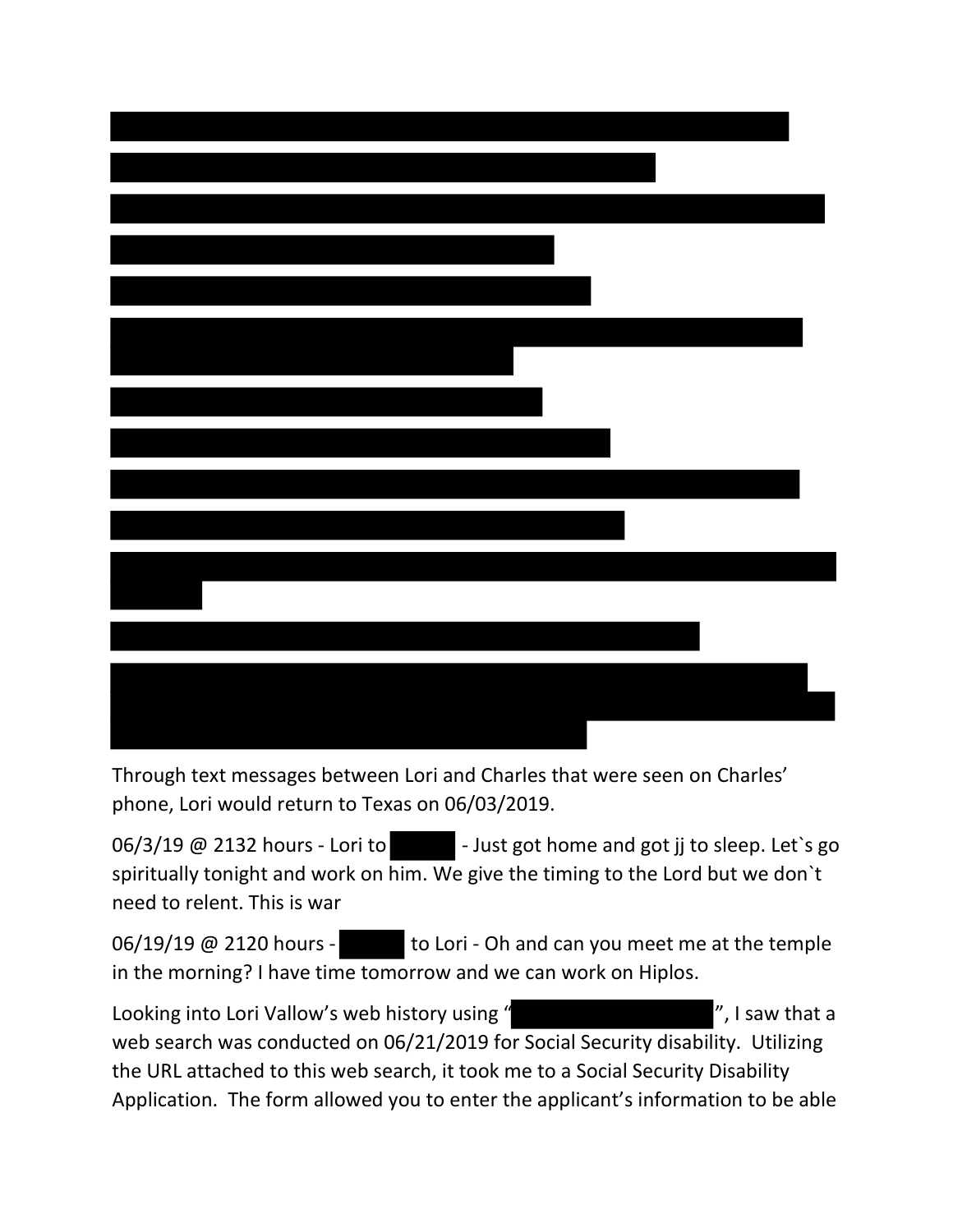to obtain a free benefits evaluation. This search is of importance as it would indicate an inquiry as to the benefits that Lori would be entitled to. In a text message that Lori sent to Chad Daybell on 07/18/2019 (one week after Charles was murdered), she indicated the following:

"So I talked to the insurance company. He changed it in March. So it was probably Ned before we got rid of him. They can't tell me to who of course but it's done. I'll still get the 4000 a month from SS".

Lori would not have known this without completing the online benefit evaluation. Furthermore, The Social Security Administration did not have any contact with Lori until she attended an appointment with them on 08/12/2019 at 1330 hours. This appointment date was located in Lori's iCloud account. It was at this time that Lori was provided with the actual amount of the benefit which was close to the \$4,000 she reported to Chad in July.

On 06/22/19, Alex Cox entered the conversation regarding "Hiplos" or Charles Vallow.

06/22/19 - Alex started to text from Through a search warrant, this number was identified as belonging to Alex Cox. On 06/22/2019 at 1902 hours, Alex sent a message, "Hey . Its Alex".

06/27/19  $\omega$  1018 hours - to Lori - Do you think there is a way to change Hiplos to the light?

On 06/29/2019, Charles Vallow discovered a fictitious letter that Lori sent to ". This letter was written as if it was from Charles

Vallow asking Chad Daybell to come to Arizona to assist him with writing a book. This discovery would send everything into action. Charles confronted Lori about the fictitious letter accusing her of writing the letter so Chad Daybell could provide a reason to his wife to come to Arizona to visit Lori. Charles asked Lori to come clean about her relationship with Chad Daybell by the end of the day or he would contact Tamara Daybell and inform her of the relationship.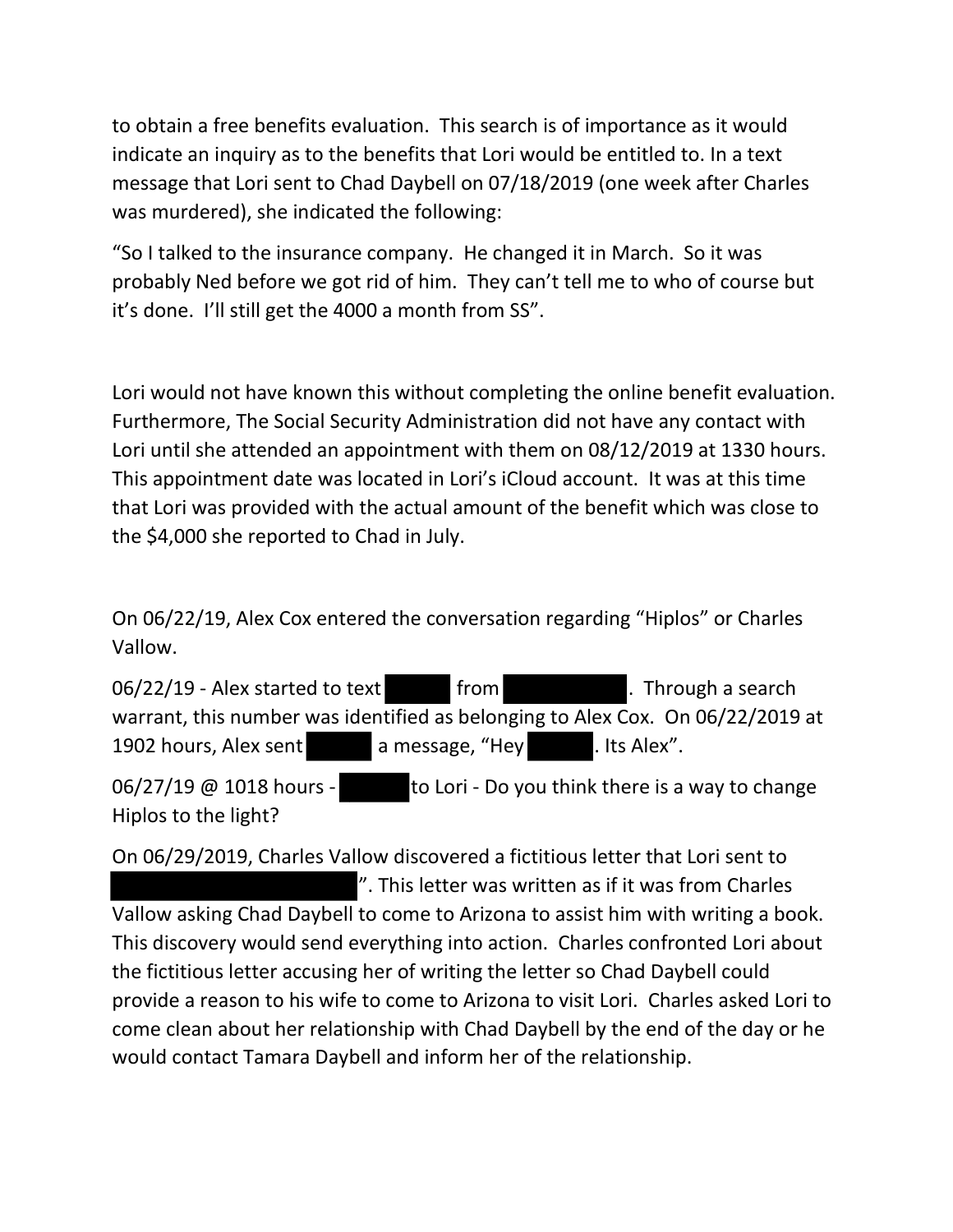Following the discovery of this letter, Charles Vallow began talking to (Lori and Alex's brother) about his discovery as well as Lori's radical beliefs. The two then communicated with each other to plan an intervention on or around 07/10/2019. Charles had arranged to come to Arizona and also arranged travel for

During this time, **Exercise 2**, Lori and Chad continued to message about Charles (AKA Hiplos).



There is no obvious communication found between Lori Vallow and Chad Daybell to show that he was directly involved with the planning of Charles Vallow's murder. Lori Vallow found out about coming to town through her mother and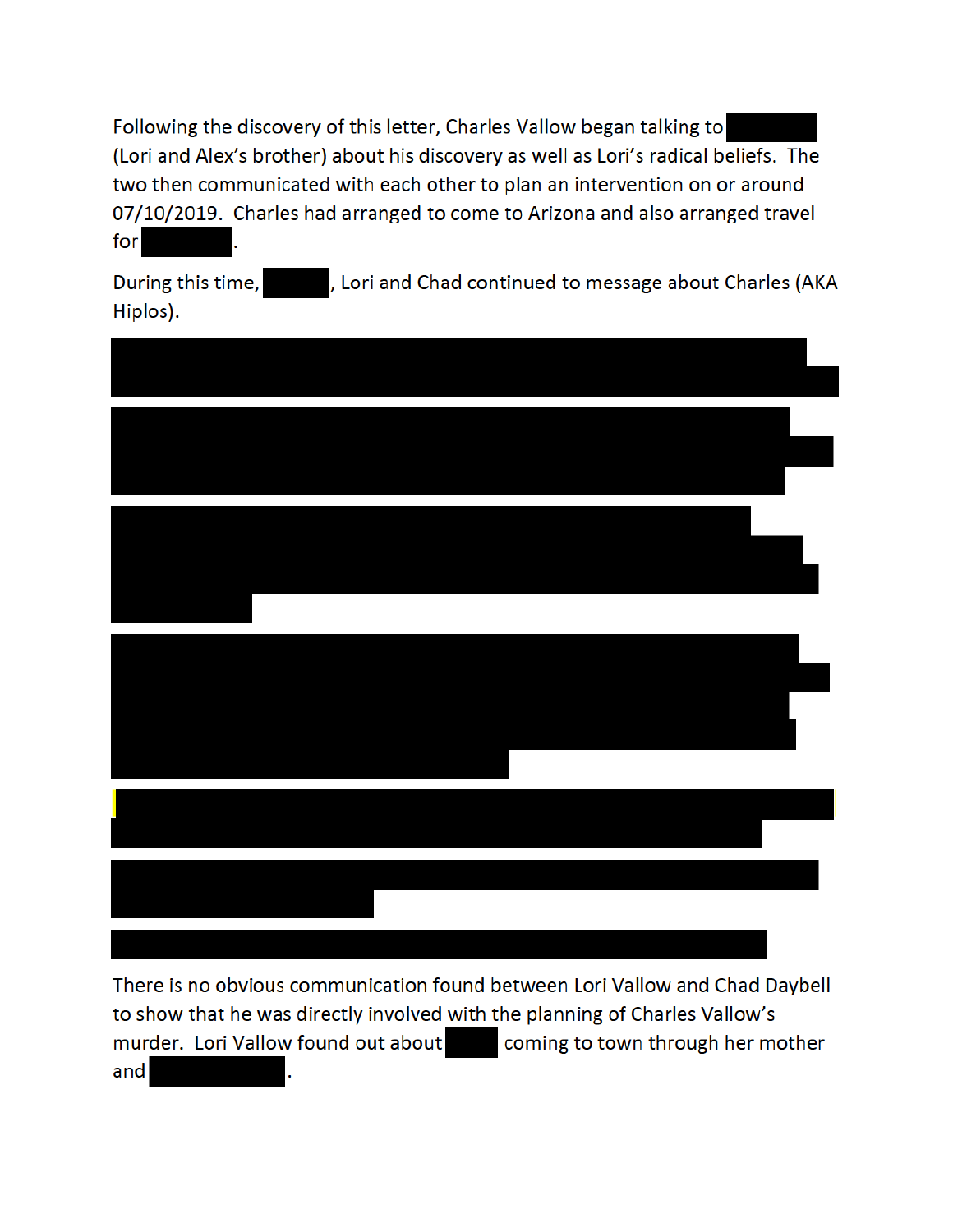Lori found out about the potential intervention on 07/09/2019. She reached out to Alex Cox, the same to warn them of the elaborate to Alex Cox, plan that and Charles had. and his son were picked up at the airport on 07/10/2019 by mother. provided Lori with updates regarding whereabouts and asked Lori if she wanted to run interference. Lori told that she was trying to figure it out.

There is no indication who was talking about killing.

In text messages found on the iCloud, asked Lori if she wanted to have their mother do a preemptive strike and confront **the same of the strike in the strike in** told their mother no and asked that she just collect information. Based on the text messages that were located, it was apparent that they were trying to keep away from Alex and come up with a plan of their own.

Lori told her sister that she was headed to Alex's house on 07/10/2019 at 1558 hours. During this time, she continued to message Charles and never once confronted him about her knowing that something was planned. Lori reached out to and convinced her to cancel a trip to Utah for a wedding telling her, "U can't go at all. We both need to stay here to defend ourselves". Lori added, "It's coming to a head ! This week will change everything". Lori would also tell Alex, "Getting sleepy. So I'm gong to need you to stay close to me the next couple days. too. She can't go to Utah. They are planking some kind of  $intervention$  but want out of the way so I'm left alone. I need to come get the stuff at your house tomorrow and secure it. Lots to do. Thank you for standing by me. It's all coming to a head this week. I will be like nephi I am told ! And so will you  $\mathbf{V}''$ 

On 07/11/2019 at 0735 hours, Charles Vallow arrived at South Four Peaks Place to pick up JJ. When he arrived, he texted telling him that Alex was there. told Charles that they were planning something and Charles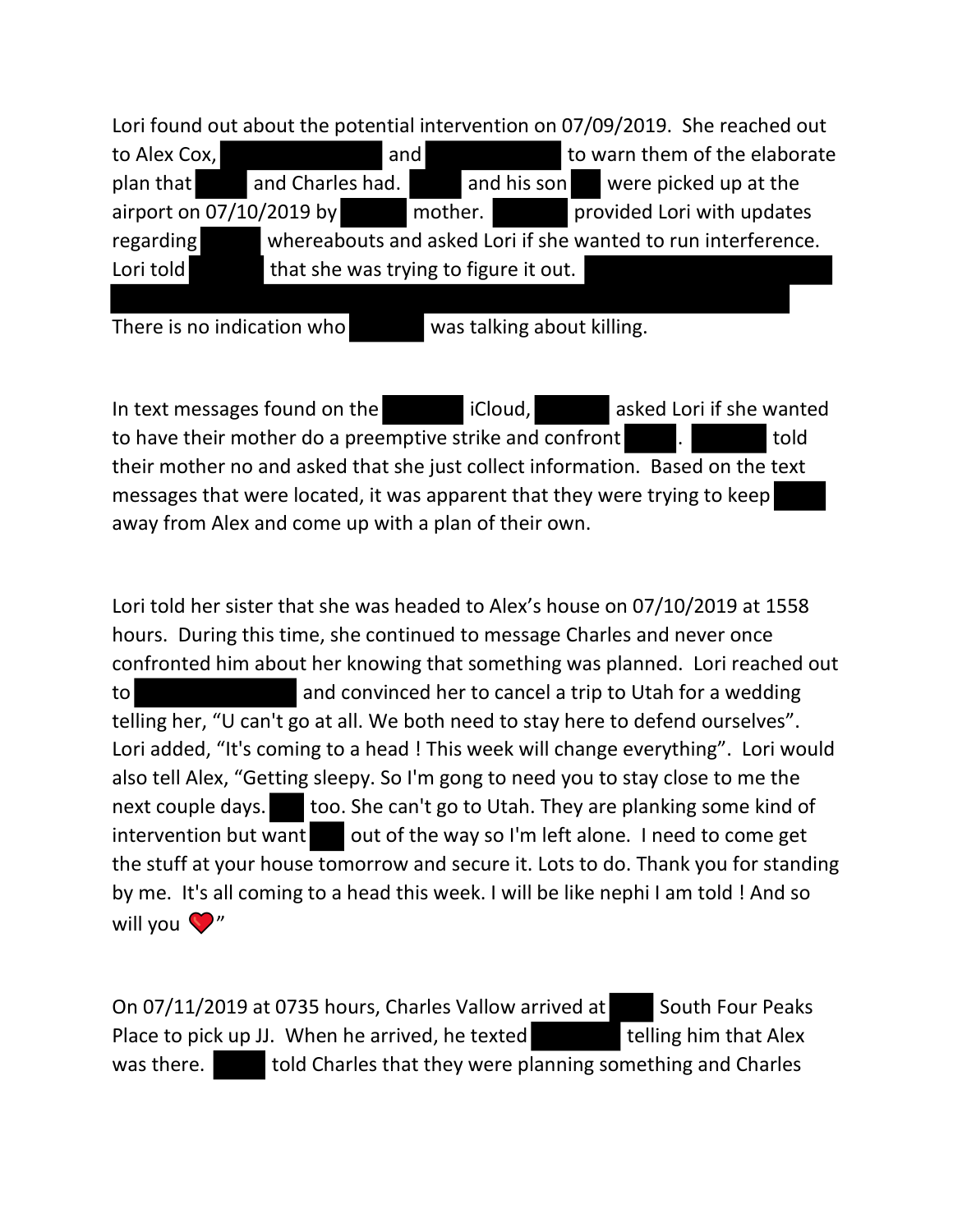stated, "Absolutely". indicated that he was supposed to spend the night with Alex but Lori probably blocked this.

Following the murder of Charles Vallow, Lori took his rental vehicle and cellular phone. The GPS data associated with the phone indicated that the phone left the residence at 0749 hours. Lori then went to Burger King to get food for JJ, Walgreens to get flip flops for her and Tylee and finally returned home at 0848 hours. Alex Cox would not call 911 until 0832 hours to report the shooting. When reporting the incident, Alex indicated that it just happened. He was provided with CPR instructions and he acted as if he was performing life-saving measures on Charles. It was not until emergency personnel began life saving measures that they saw blood coming from Charles' body. This would indicate that Alex performed no emergency aid. Based on this timeline, Charles would have laid dead or dying for approximately 43 minutes before Alex called 911. During this time, Phone records indicated that Alex called Lori.

Lori, Tylee and Alex told investigators about a physical altercation that was started by Charles. During this altercation, Lori left the residence with Tylee and JJ. As they were leaving, Tylee and Lori reported hearing a gunshot. Based on this investigation, it has been proven how valuable that Alex Cox was to Lori. His mission on this earth was to protect his sister.

The shot into

Charles' body as he laid on the floor and the delay in calling 911 would also validate their desire for him to die. In addition, Lori told police that Alex was asked to stay at her house to protect her from Charles when he arrived on 07/11/2020. Alex denied this and stated that he stayed at the house because they were going to go to a waterpark or go shooting on 07/11/2020.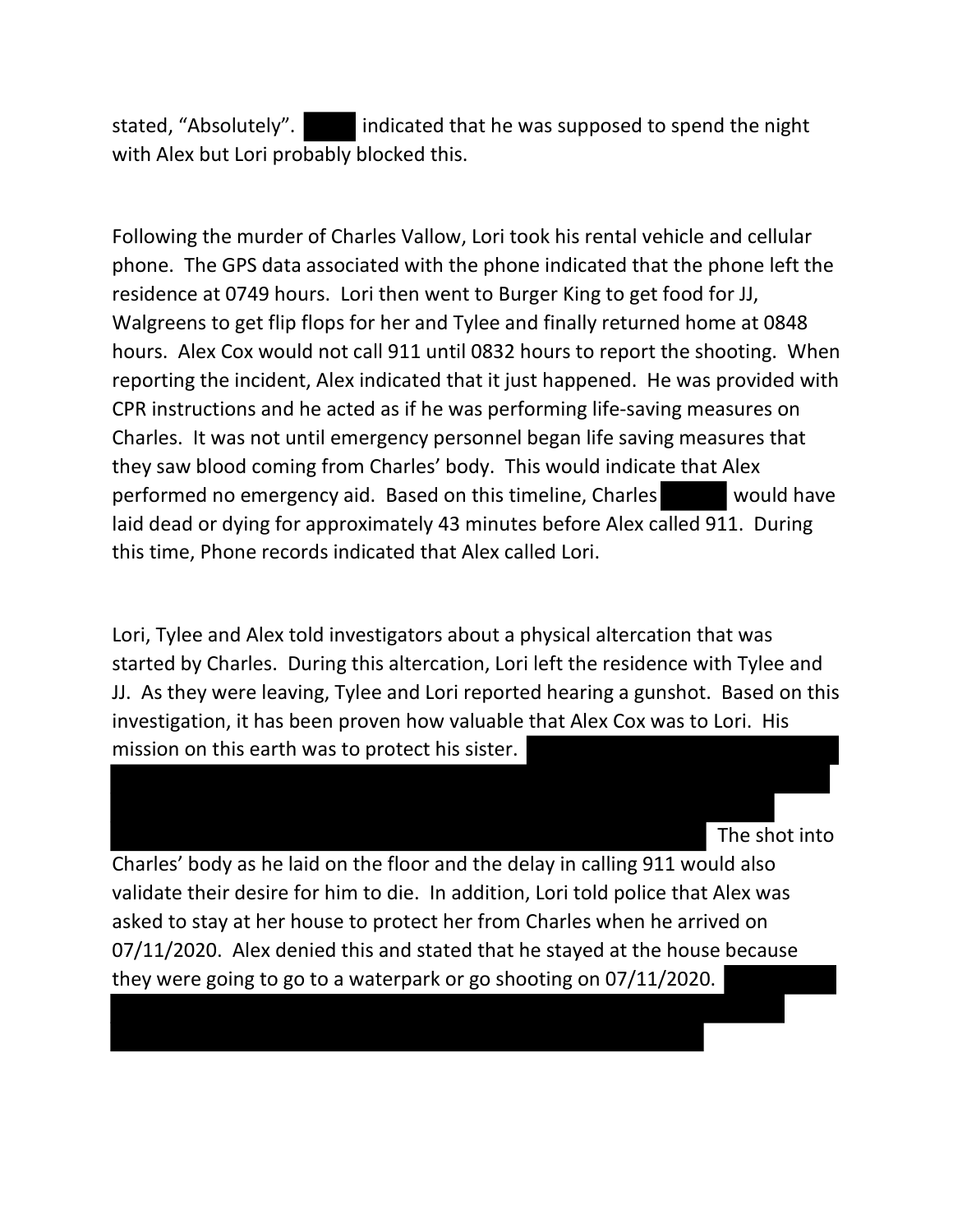As part of this investigation, Alex performed a walk-through for investigators. Alex indicated that as Charles was coming at him, he shot him twice in the chest while Charles was standing. Trajectory at autopsy discovered that one of these shots would be consistent with this statement. This shot would have gone through Charles and ended up in the baseboard. However, the second shot entered below Charles' rib cage and exited through his upper left shoulder causing a shored wound and defect in the flooring where Charles was found. This angle would indicate that Charles was already laying on the floor when this second shot was fired.

After the murder of Charles Vallow, additional text messages and emails were located that would indicate the murder was intentional and according to a master plan. One of these was a message sent to Lori from Chad Daybell. The message read, "I got the inspiration to go back to my original death percentages that helped us track Charles, Ned, etc. Tammy is very close. Her percentage has fallen steadily since Hiplos left. It is encouraging!  $\bullet$ .

Messages on phone would also show the intentionality of the murder of Charles Vallow:

07/11/19 2331 hours - to Lori - As I was working on Hiplos today in the temple I was told "he will be taken as he is", idk what that means. Then I was shown to only put light, the brightest light, from the top and the bottom at the same time. Meeting in the middle. So I`ve been doing that all day.

07/12/19 @ 2236 hours- to to - Oh ok

Hiplos is gone

It was a Nephi and Laban ending.

I will tell you more when I see you in person or when you see Lori in person.

I`m leaving for Chile on Monday for 2 weeks

07/12/19 - to Julie - Right?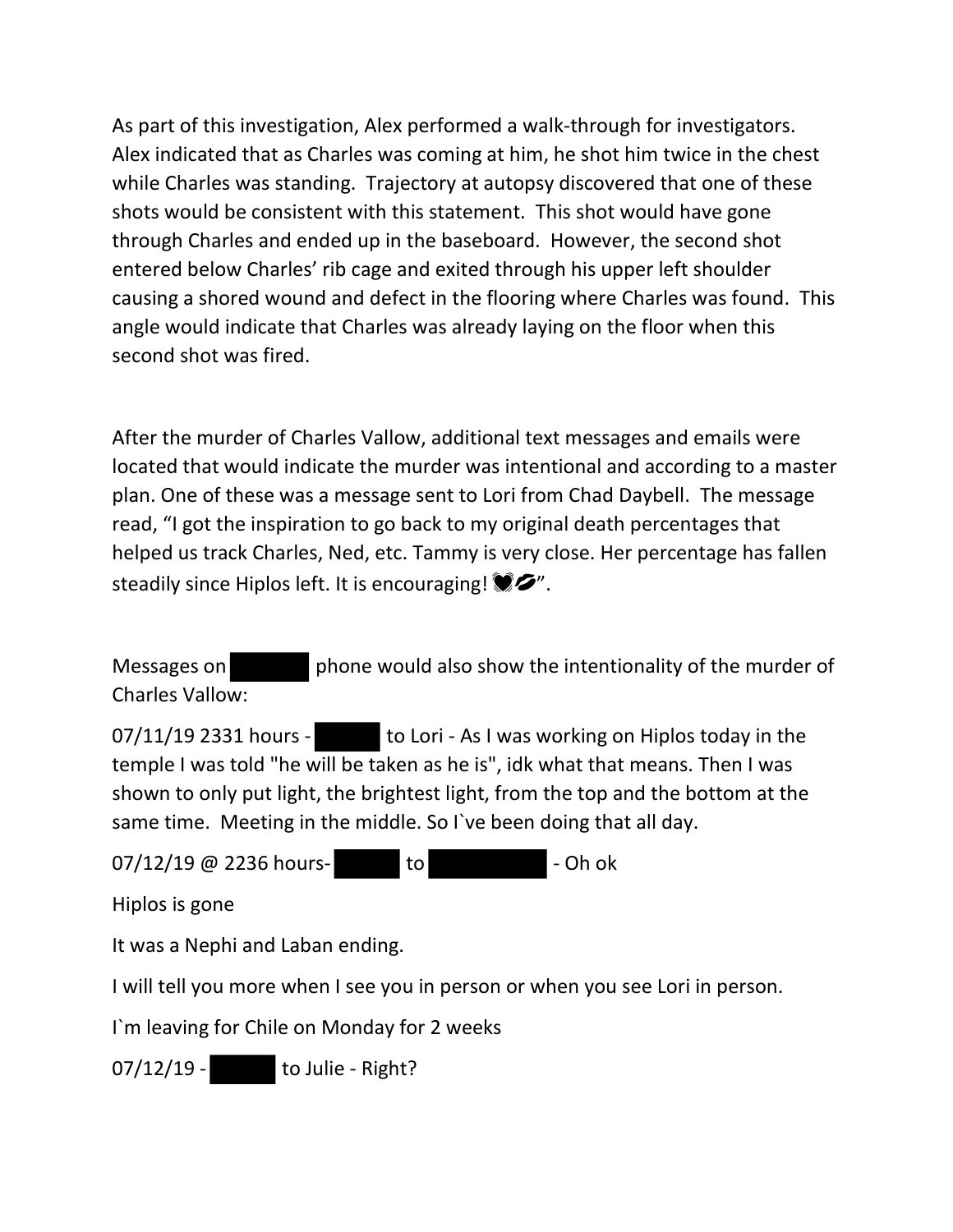## I`m just happy it`s over

According to Mormon Doctrine, Nephi is a prophet in the Book of Mormon and is commanded by his father Lehi to return to Jerusalem to obtain brass plates that contain genealogy records from Laban. Nephi and his two brothers Laman and Lemuel return to Jerusalem. When Laman attempts to get the plates from Laban, he is chased off in fear of his life as Laban says he will slay him. They later return to Laban with all of their valuables and are chased off again. Nephi later goes to Laban`s house and finds him passed out drunk. Nephi is commanded to slay Laban as he was delivered into Nephi`s hands. Nephi uses Laban`s sword to kill Laban.

The story can be found in the Book of Mormon 1st Nephi chapters 3-4.

Through interviews conducted with and and , the belief system regarding dark spirits and zombies was revealed. Both witnesses were in direct communication with Lori Vallow and Chad Daybell and were being provided instructions regarding their missions to prepare for the second coming of Christ. Both indicated that they were told long before 07/11/2019 that Charles had died, and his body was taken over by an evil spirit. Both witnesses gathered with Lori Vallow prior to 07/11/2019 to try and pray the spirits out of his body so Charles' spirit would no longer be in limbo.

When Lori found out about Charles and were coming to town, she believed that they were going to kill her for her life insurance money. On 07/09/2019, Lori reached out to **for help.** Lori told in a text message that she needed to speak with her ASAP. replied and Lori indicated that she was on the phone trying to figure out what to do.

Lori then asked for the assistance of and Alex Cox to stand by her side for protection. This was when Lori made the comment about being told she was going to be like Nephi.